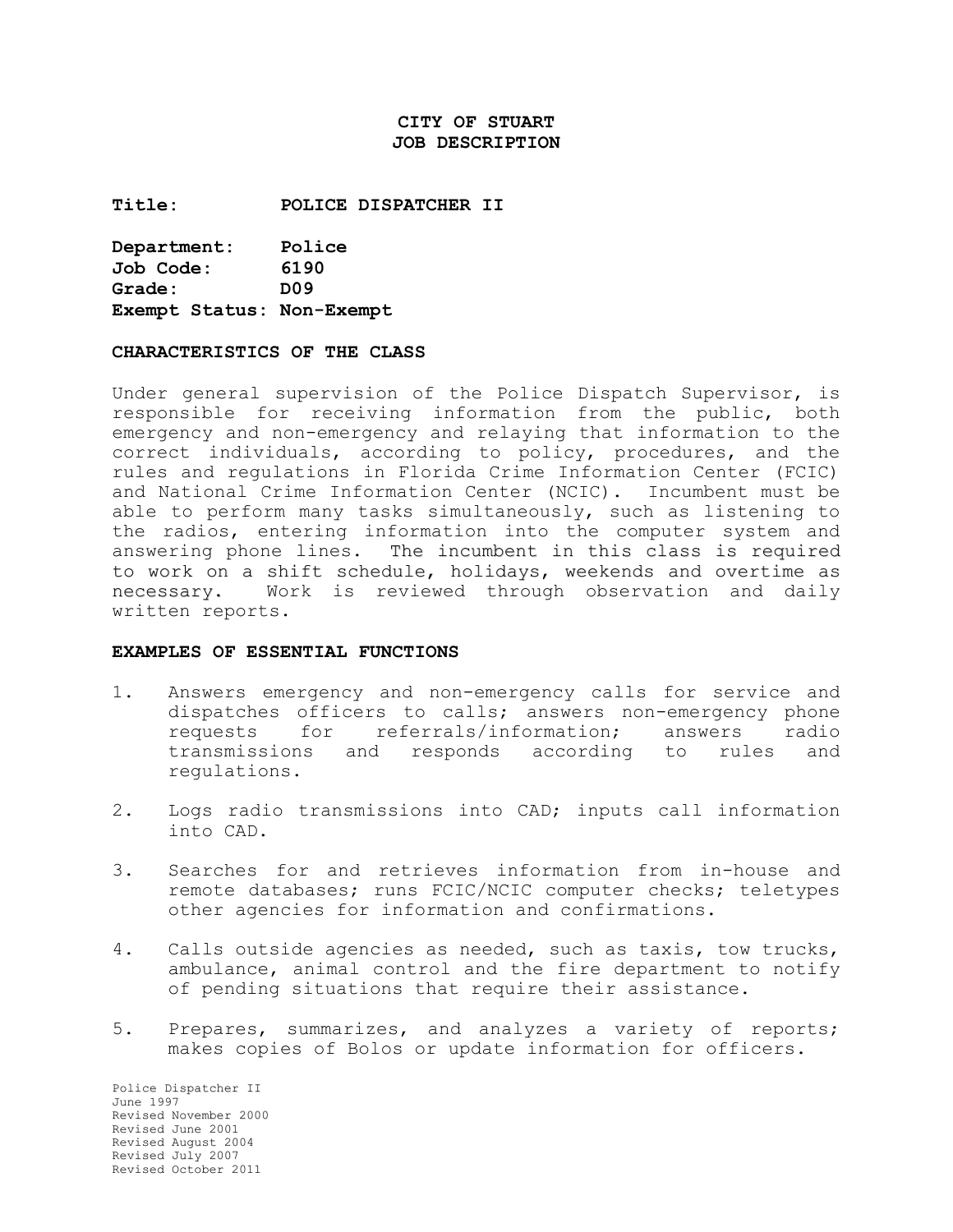# **Page 2 Police Dispatcher II - continued**

- 6. Responds to walk-in citizens; monitors equipment for malfunctions; takes messages for officers.
- 7. Maintains track of all officers on duty.
- 8. Supplies telephone directory service for law enforcement and community services to department members and the public.

NOTE: The examples of essential functions as listed in this classification specification are not necessarily descriptive of any one position in the class. The omission of an essential function of work does not preclude management from assigning duties not listed herein if such functions are a logical assignment to the position.

#### **REQUIREMENTS**

## **A. Training and Experience:**

High School Diploma or GED; with basic typing and computer skills; must be 18 years of age, supplemented by 3 years of uninterrupted full time police dispatch employment and meet the criteria set forth in Stuart Police Dept. Policy 14 E. Meet current state training requirements to obtain/maintain FCIC/NCIC certification. Meet and maintain current Police Dispatcher I requirements. When mandated by the State of Florida, must be state certified or successfully complete and pass state certification within 6 months.

Must maintain a valid Florida Driver's License as required for the position.

These requirements must be maintained to retain the position of Police Dispatcher II.

### **B. Knowledge, Abilities and Skills:**

Knowledge of departmental operations.

Knowledge of data processing and transmission principles utilized in computerized information systems.

Knowledge of modern office practices and procedures.

Knowledge of city and department policies and procedures.

Knowledge of NCIC and FCIC policies. Ability to process and enter information into computerized systems.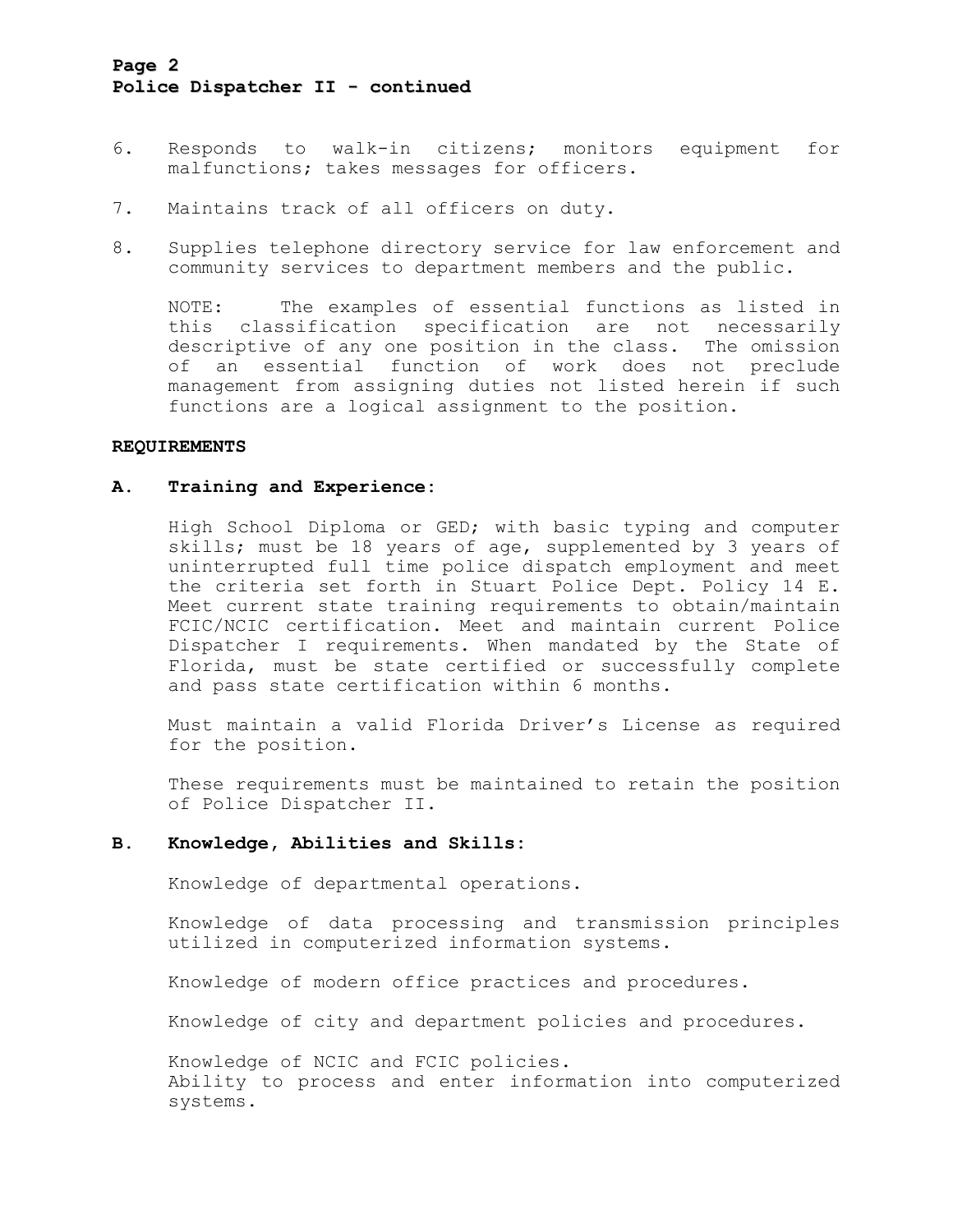Ability to use discretion in making prompt and independent decisions in accordance with departmental rules and regulations.

Ability to complete assignments accurately, completely and on a timely basis.

Ability to develop and maintain effective working relationships with employees, members of law enforcement and the public.

Ability to follow oral and written instructions and orders.

Ability to work shift work.

Ability to work overtime as required, extended shifts, and flexible schedules including days, nights, weekends and holidays.

Skill in the use of modern office equipment such as; telephones, pagers, teletypes, typewriters, computer terminals and printers, radios, recorders, monitoring security cameras and facsimile machines.

### **C. Physical Environment:**

Task involves some physical effort, i.e. standing, walking, bending, stretching, pushing, pulling;, light to moderate lifting (25 plus pounds); standard dexterity in the use of fingers, limbs or body in the operation of shop or office equipment. Task may involve extended periods of time at a keyboard.

### **D. Environmental Requirements:**

Task is regularly performed without exposure to adverse environmental conditions.

#### **E. Sensory Requirements:**

Task requires sound perception and discrimination. Task requires visual perception and discrimination. Task requires oral communications ability. Task requires color perception and discrimination. Task requires odor perception and discrimination. Task requires texture perception and discrimination. Task requires depth perception and discrimination.